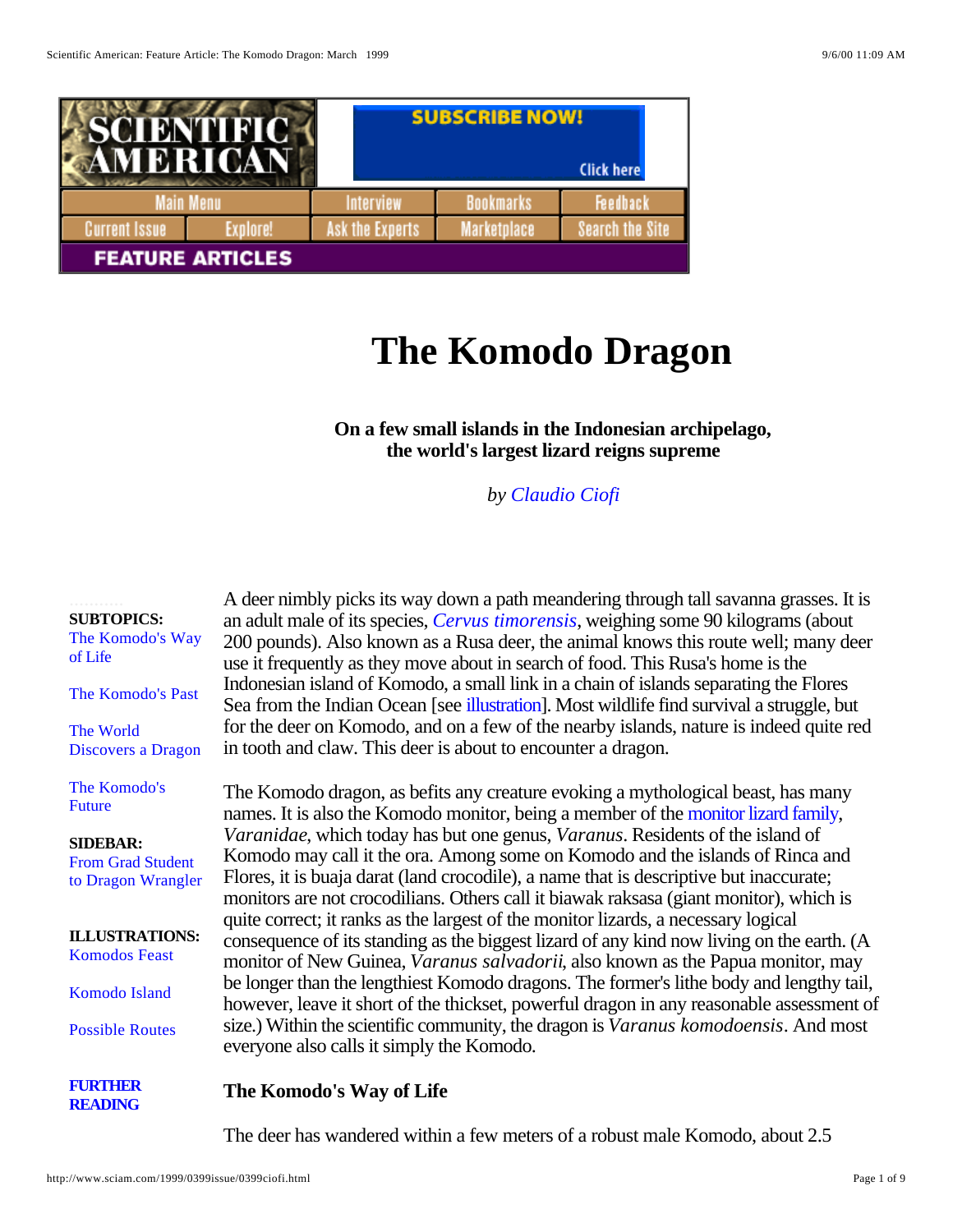**RELATED LINKS** meters (eight feet) long and weighing 45 kilograms. The first question usually asked about Komodos is, how big do they get? The largest verified specimen reached a length of 3.13 meters and was purported to weigh 166 kilograms, which may have included a substantial amount of undigested food. More typical weights for the largest wild dragons are about 70 kilograms; captives are often overfed. Although the Komodo can run briefly at speeds up to 20 kilometers per hour, its hunting strategy is based on stealth and power. It has spent hours in this spot, waiting for a deer, boar, goat or anything sizable and nutritious.

> Monitors can see objects as far away as 300 meters, so vision does play a role in hunting, especially as their eyes are better at picking up movement than at discerning stationary objects. Their retinas possess only cones, so they may be able to distinguish color but have poor vision in dim light. Today the tall grass obscures the deer.

Should the deer make enough noise the Komodo may hear it, despite a mention in the scientific paper first reporting its existence that dragons appeared to be deaf. Later research revealed this belief to be false, although the animal does hear only in a restricted range, probably between about 400 and 2,000 hertz. (Humans hear frequencies between 20 and 20,000 hertz.) This limitation stems from varanids having but a single bone, the stapes, for transferring vibrations from the tympanic membrane to the cochlea, the structure responsible for sound perception in the inner ear. Mammals have two other bones working with the stapes to amplify sound and transmit vibrations accurately. In addition, the varanid cochlea, though the most advanced among lizards, contains far fewer receptor cells than the mammalian version. The result is an animal that is insentient to such sounds as a low-pitched voice or a high-pitched scream. the deer make enough noise the<br>
to may be a mention in the<br>
it opayer first reporting its existence that<br>
is appear of to be dear. Later research of<br>
dhis belief to be false, although the<br>
dots hear only in a restricted ra EFFROM THE CONSULTER CONSULTER CONSULTER (For the Consumer Consumer Consumer Consumer Consumer Consumer Consumer Consumer Consumer Consumer Consumer Consumer Consumer Consumer Consumer Consumer Consumer Consumer Consumer

Vision and hearing are useful, but the Komodo's



Image: George Mason University

KOMODO DRAGON flicks his footlong, yellow forked tongue to taste the air.

sense of smell is its primary food detector. Its long, yellow forked tongue samples the air, after which the two tongue tips retreat to the roof of the mouth, where they make contact with the Jacobson's organs. These chemical analyzers "smell" the deer by recognizing airborne molecules. The concentration present on the left tongue tip is higher than that sampled from the right, telling the Komodo that the deer is approaching from the left. This system, along with an undulatory walk in which the head swings from side to side, helps the dragon sense the existence and direction of odoriferous carrion from as far away as four kilometers, when the wind is right.

The Komodo makes its presence known when it is about one meter from its intended victim. The quick movement of its feet sounds like a "muffled machine gun," according to Walter Auffenberg, who has contributed more to our knowledge of Komodos than any other researcher. Auffenberg, a herpetologist at the University of Florida, lived in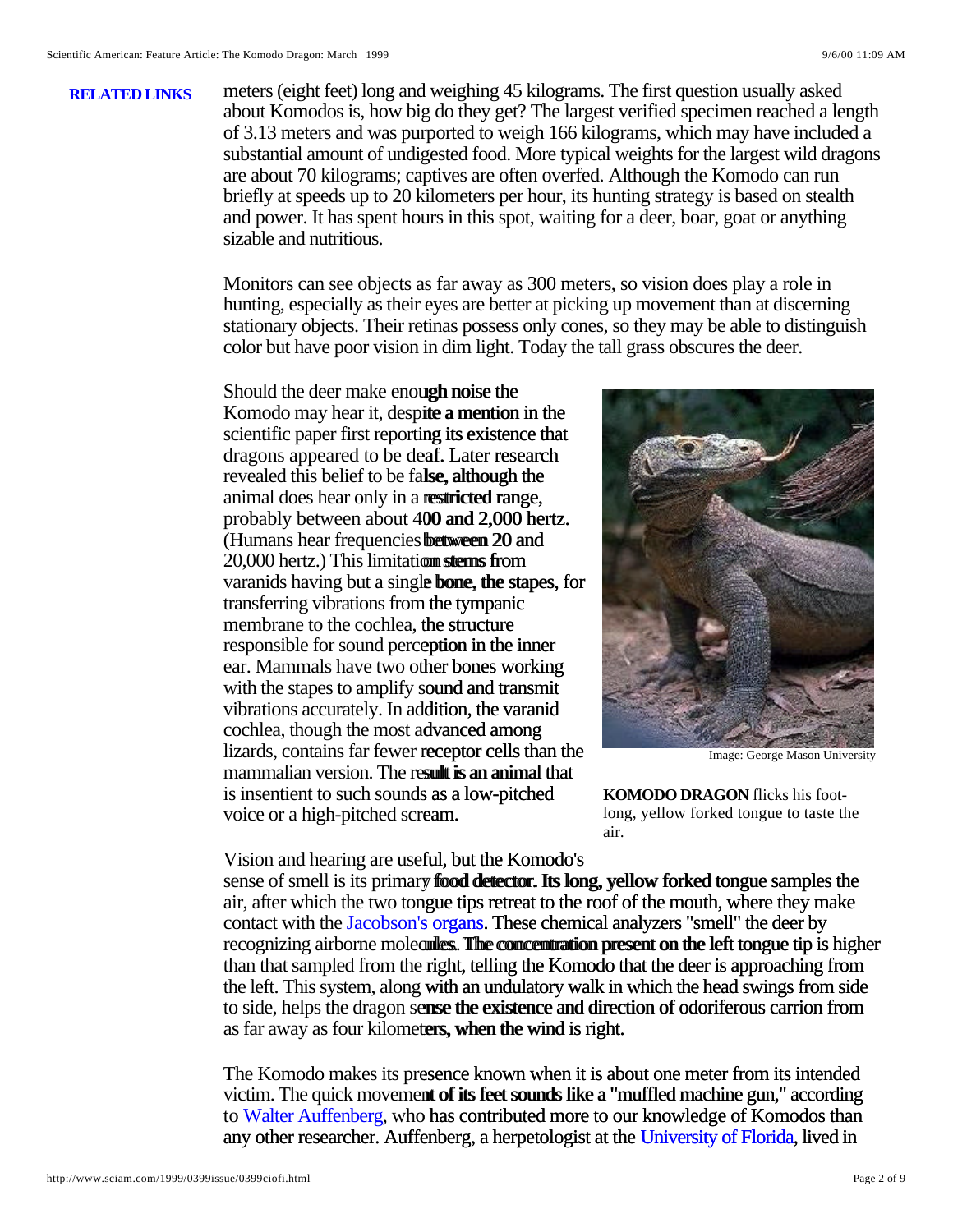the field for almost a year starting in 1969 and returned for briefer study periods in 1971 and again in 1972. He summed up the bold, bloody and resolute nature of the Komodo assault by saying, "When these animals decide to attack, there's nothing that can stop them." That is, there is nothing that can stop them from their attempt--most predator attacks worldwide are unsuccessful. The difficulties in observing large predators in dense vegetation turn some quantitative records into best estimates, but it is informative that one Komodo followed by Auffenberg for 81 days had only two verified kills, with no evidence for the number of unsuccessful attempts. isoms somen trans some in the figure and the particular and the bottleth of the bottleth and the matter of the bottleth and the bottleth and the bottleth and the state of the state of the state of the state of the state o

For the sake of instructive exposition, the Komodo that has ambushed the deer reaches its target. It attacks the feet first, knocking the deer off balance. When dealing with smaller prey, it may lunge straight for the neck. The basic strategy is simple: try to smash the quarry to the ground and tear it to pieces. Strong muscles driving powerful claws accomplish some of this, but the Komodo's teeth are its most dangerous weapon. They are large, curved and serrated and tear flesh with the efficiency of a plow parting soil.

Its tooth serrations harbor bits of meat from the Komodo's last meal, either fresh prey or carrion. This protein-rich residue supports large numbers of bacteria, which are currently being investigated by Putra Sastrawan, once Auffenberg's student, and his colleagues at the Udayana University in Bali and by Don Gillespie of the El Paso Zoo in Texas. They have found some 50 different bacterial strains, at least seven of which are highly septic, in the saliva.

If the deer somehow maneuvers away and escapes death at this point, chances are that its victory, and it, will nonetheless be shortlived. The infections it incurs from the Komodo bite will probably kill it within one week; its attacker, or more likely other Komodos, will then consume it. The Komodo bite is not deadly to another Komodo, however. Dragons wounded in battle with their comrades appear



Image: American Museum of Natural History KOMODOS FEAST on a pig. Their curved, serrated teeth easily tear through flesh. Meat caught in the serrations supports the growth of septic bacteria.

to be unaffected by these otherwise deadly bacteria. Gillespie is searching for antibodies in Komodo blood that may be responsible for saving them from the fate of the infected deer.

Should the deer fail to escape immediately, the Komodo will continue to rip it apart. Once convinced that its prey is incapacitated, the dragon may break off its offensive for a brief rest. Its victim is now badly injured and in shock. The Komodo suddenly launches the coup de grâce, a belly attack. The deer quickly bleeds to death, and the Komodo begins to feed.

The muscles of the Komodo's jaws and throat allow it to swallow huge chunks of meat with astonishing rapidity: Auffenberg once observed a female who weighed no more than 50 kilograms consume a 31-kilogram boar in 17 minutes. Several movable joints, such as the intramandibular hinge that opens the lower jaw unusually wide, help in the bolting. The **stomach expands easily, enabling an adult to consume up to 80 percent of**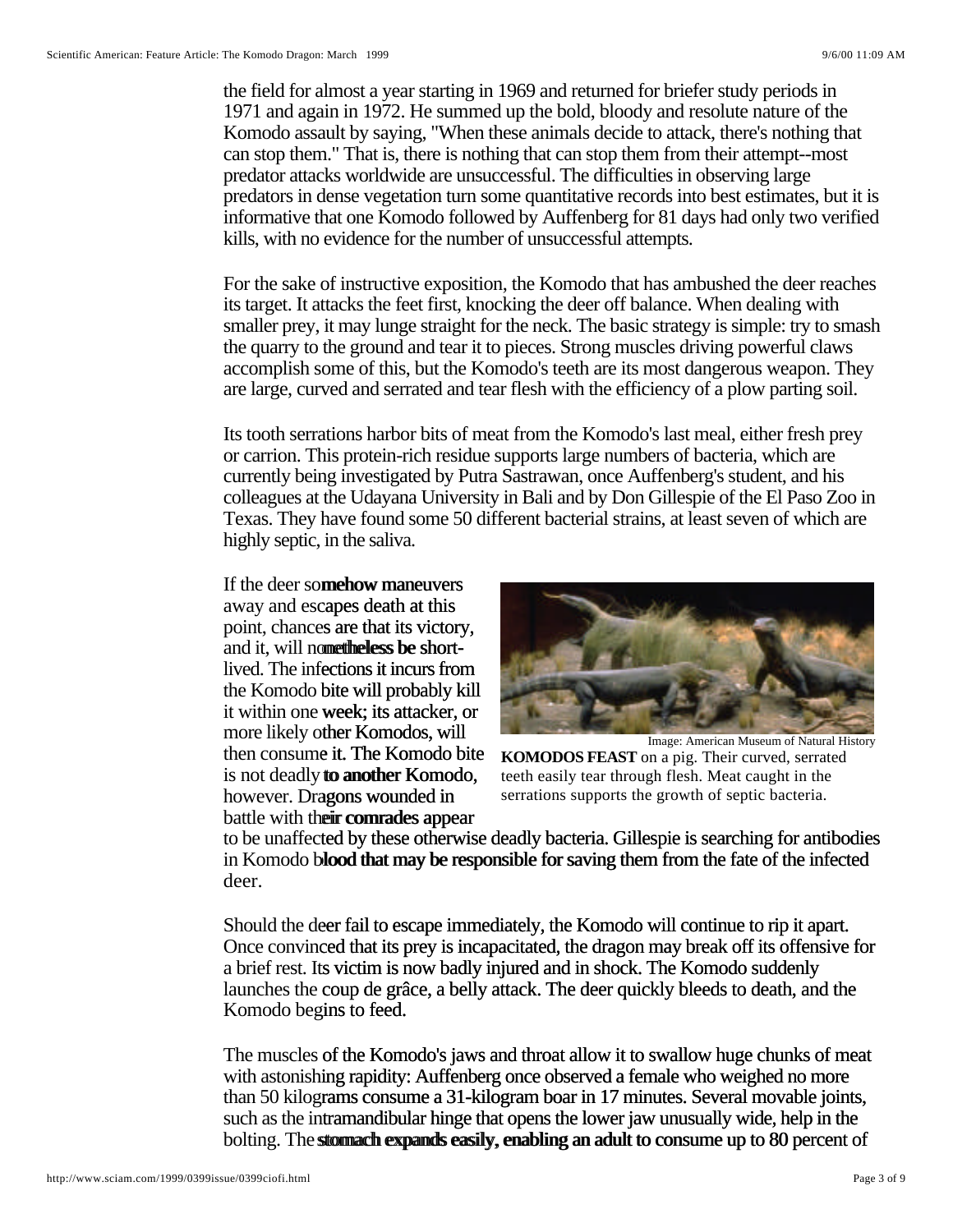its own body weight in a single meal, which most likely explains some exaggerated claims for immense weights in captured individuals.

Large mammalian carnivores, such as lions, tend to leave 25 to 30 percent of their kill unconsumed, declining the intestines, hide, skeleton and hooves. Komodos eat much more efficiently, forsaking only about 12 percent of the prey. They eat bones, hooves and swaths of hide. They also eat intestines, but only after swinging them vigorously to scatter their contents. This behavior removes feces from the meal. Because large Komodos cannibalize young ones, the latter often roll in fecal material, thereby assuming a scent that their bigger brethren are programmed to avoid consuming.

More Komodos, attracted by the aromas, arrive and join in the feeding. Although males tend to grow larger and bulkier than females, no obvious morphological differences mark the sexes. One subtle clue does exist: a slight difference in the arrangement of scales just in front of the cloaca, the cavity housing the genitalia in both sexes. Sexing Komodos remains a challenge to researchers; the dragons themselves appear to have little trouble figuring out who is who. With a group assembled around the carrion, the opportunity for courtship arrives.

Most mating occurs between May and August. Dominant males can become embroiled in ritual combat in their quest for females. Using their tails for support, they wrestle in upright postures, grabbing each other with their forelegs as they attempt to throw the opponent to the ground. Blood is usually drawn, and the loser either runs or remains prone and motionless.

The victorious wrestler initiates courtship by flicking his tongue on a female's snout and then over her body. The temple and the fold between the torso and the rear leg are favorite spots. Stimulation is both tactile and chemical, through skin gland secretions. Before copulation can occur, the male must evert a pair of hemipenes located within his cloaca, at the base of the tail. The male then crawls on the back of his partner and inserts one of the two hemipenes, depending on his position relative to the female's tail, into her cloaca.

The female Komodo will lay her eggs in September. The delay in laying may serve to help the clutch avoid the brutally hot months of the dry season. In addition, unfertilized eggs may have a second chance with a subsequent mating. The female lays in depressions dug on hill slopes or within the pilfered nests of Megapode birds. These chicken-size land dwellers make heaps of earth mixed with twigs that may reach a meter in height and three meters across. While the eggs are incubating, females may lie on the nests, protecting their future offspring. No evidence exists, however, for parental care of newly hatched Komodos.

The hatchlings weigh less than 100 grams and average only 40 centimeters in length. Their early years are precarious, and they often fall victim to predators, including their fellow Komodos. They feed on a diverse diet of insects, small lizards, snakes and birds. Should they live five years, they can weigh 25 kilograms and stretch two meters long. By this time, they have moved on to bigger prey, such as rodents, monkeys, goats, wild boars and the most popular Komodo food, deer. Slow growth continues throughout their lives, which may last more than 30 years. The largest Komodos, three meters and 70 kilograms of bone, teeth and sinew, rule their tiny island kingdoms.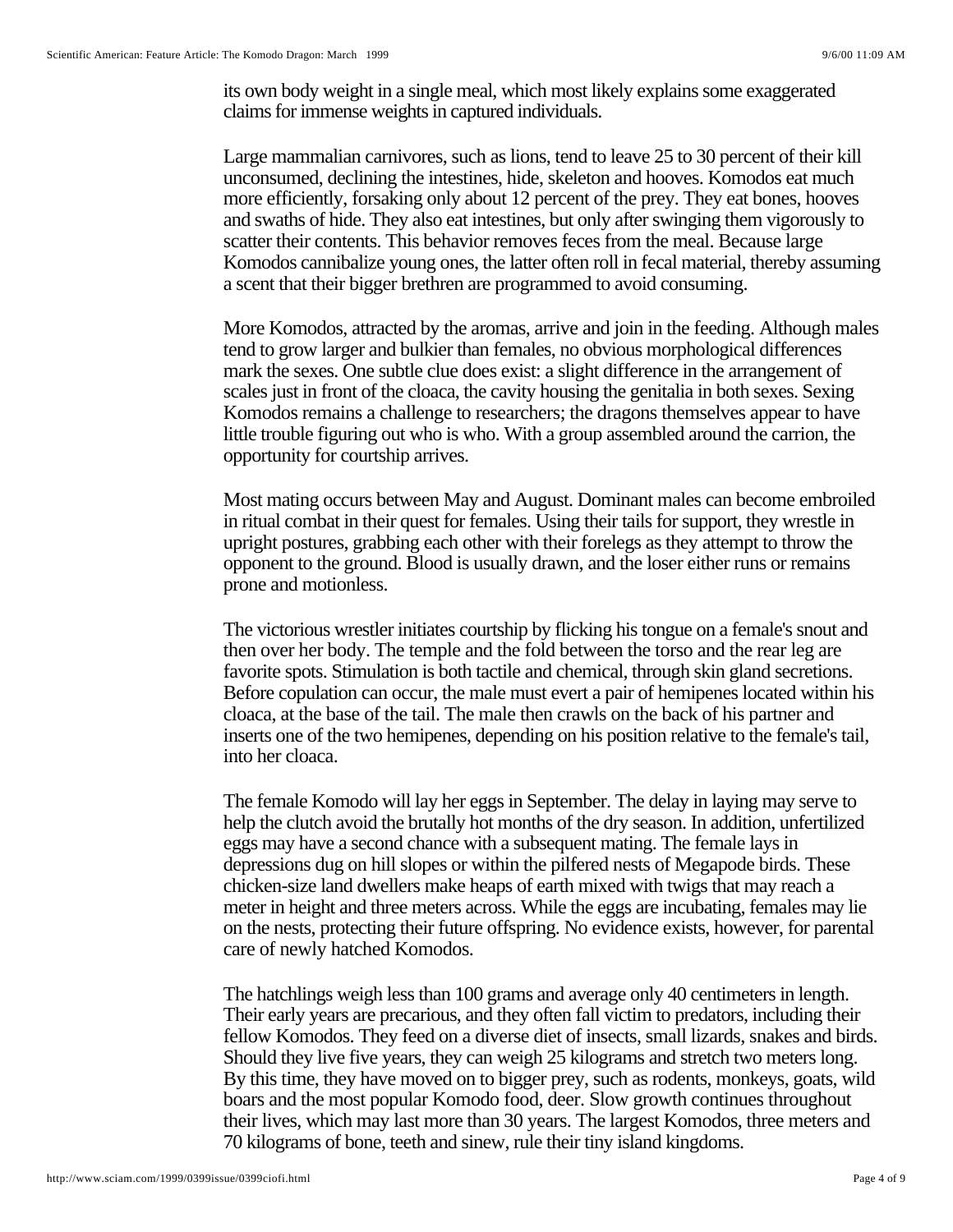#### **The Komodo's Past**

Komodos, as members of the class Reptilia, do have a relationship with dinosaurs, but they are not descended from them, as is sometimes believed. Rather Komodos and dinosaurs share a common ancestor. Both monitor lizards and dinosaurs belong to the subclass Diapsida, or "two- arched reptiles," characterized by the presence of two openings in the temporal region of the skull. The earliest fossils from this group date back to the late Carboniferous period, some 300 million years ago.

Two distinct lineages arose from those early representatives. One is Archosauria, which included dinosaurs. The ancestor of monitor lizards, in contrast, stemmed from primitive Lepidosauria at the end of the Paleozoic era, about 250 million years ago. Whereas some dinosaurs evolved upright stances, the monitor lineage retained a sprawling posture and developed powerful forelimbs for locomotion. During the Cretaceous, and starting 100 million years ago, species related to present-day varanids appeared in central Asia. Some of these were large marine lizards that vanished with the dinosaurs, about 65 million years ago. Others were terrestrial forms, up to three meters in length, that preyed on smaller animals and probably raided dinosaur nests. About 50 million years ago, during the Eocene, these species dispersed throughout Europe and south Asia and even into North America.

Wolfgang Böhme of the museum of natural history in Bonn has contributed much to our understanding of the rise and evolution of the Varanus genus, based on morphological data. Dennis King of the Western Australian Museum and Peter Baverstock and his colleagues at Southern Cross University are continuing research into the evolutionary history of the genus through comparisons of DNA sequences and chromosomal structure of varanid species and related families. They have concluded that the genus originated between 40 and 25 million years ago in Asia.

Varanids reached Australia by about 15 million years ago, thanks to a collision between the Australian landmass and southeast Asia [see illustration]. Numerous small varanid species, known as pygmy monitors, quickly colonized Australia, filling multiple ecological niches. More than two million years later a second lineage differentiated and spread throughout Australia and the Indonesian archipelago, which was at the time far closer to Australia than it is today, because much of the continental shelf was above water. V. komodoensis is a member of that lineage, having differentiated from it about four million years ago.

The Indo-Australian varanids could take advantage of their unique faunal environment. Islands simply have fewer resources than large landmasses do. Because reptilian predators can subsist on much lower total energy requirements than mammals can, a reptile will have the advantage in the race for top predator status under these conditions.

In such a setting, reptiles can also evolve to huge size, an advantage for hunting. A varanid called *Megalania prisca*, extinct for around 25,000 years, may have reached a length of six meters and a weight of 600 kilograms; the late extinction date means that humans may have encountered this monster. Komodos adopted a more moderate giantism. Reasons for the Komodo's current restricted home range--the smallest of any large predator--are the subject of debate and study. Various researchers subscribe to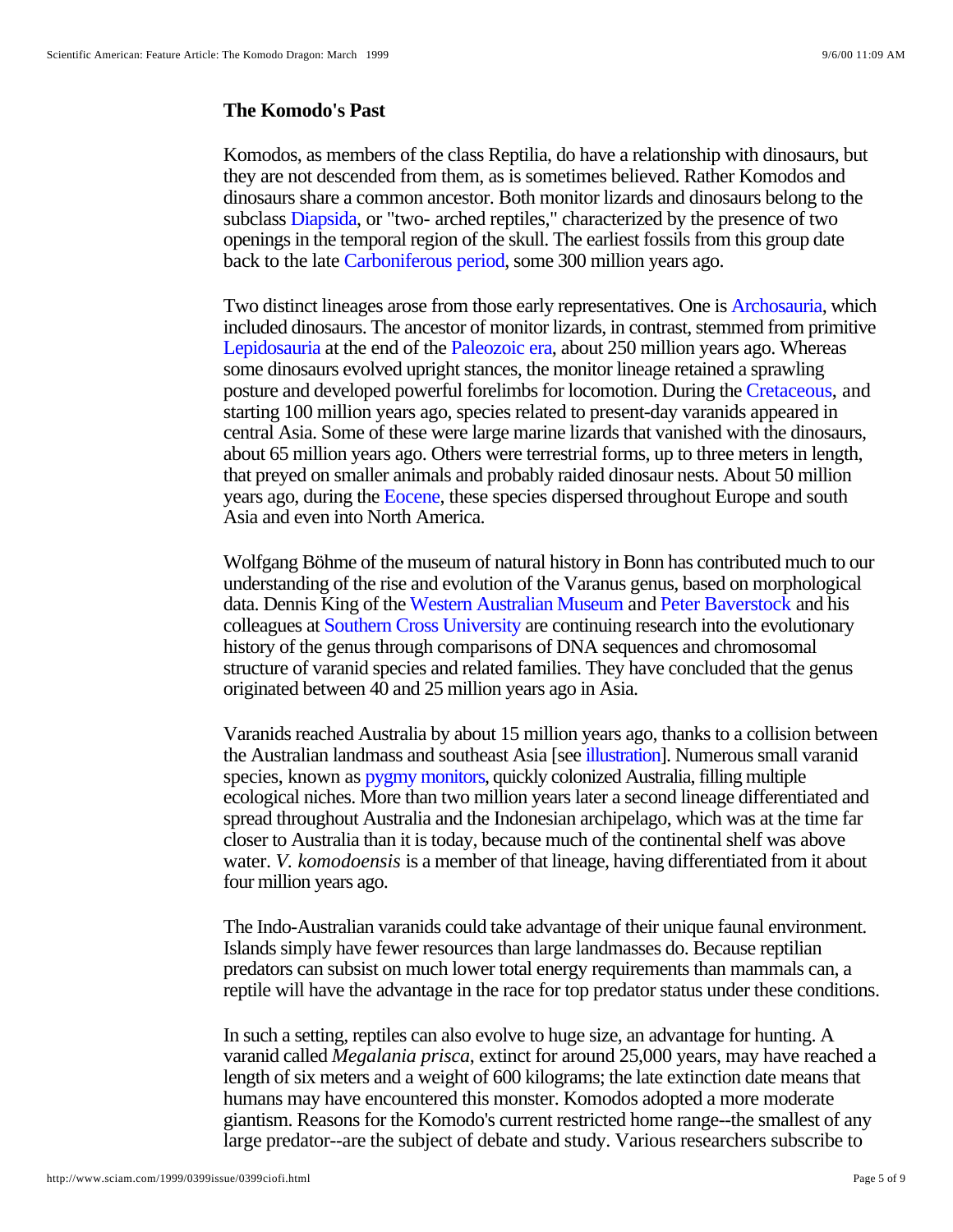alternative routes that the dragons' ancestors may have taken to their present locale of Komodo, Flores, Rinca, Gili Motang and Gili Dasami.

Komodo has a different paleogeography from its neighbors. According to worldwide sea-level changes over the past 80,000 years and bathymetric data of the study area, Flores and Rinca were joined until 10,000 years ago. Gili Motang was connected several times to their combined landmass. Komodo was long isolated but appears to have joined its eastern neighbors about 20,000 years ago, during the last glacial maximum. That association may have lasted 4,000 years. (This scenario is based on my calculations of the effect of sea-level variations of about 130 meters during the last Pleistocene glaciation, combined with available bathymetric data for the area.)

Tantalizing fossil evidence supports the notion that today's Komodo populations are relics of a larger distribution that once reached Timor, to the east of Flores. Fossils of two identical forms of a now extinct pygmy elephant, Stegodon, about 1.5 meters at the shoulder, on both Timor and Flores suggest that those two islands might have been sufficiently close in the Pleistocene to allow migration.

The limited resources of an island could have driven the evolution of the pygmy elephants, because smaller individuals, with lower food requirements, would have been selected for. In contrast, today's Komodo dragon may have evolved from a less bulky ancestor; the availability of the relatively small elephants as prey may have been a driving force in the selection of largeness that resulted in the modern three-meter Komodo. (A large reptile still needs far less food than a mammal of similar size.) Auffenberg suggests that the Komodo could once "have been a highly specialized pygmy stegodont predator," although prey species similar to modern deer and boars may also have been present before the arrival of modern humans within the past 40,000 years.

Further attempts to reconstruct the Komodo's evolutionary history require more comprehensive fossil finds and accurate dating of the islands that harbor extant populations. The work of King and Baverstock, as well as the integration of paleogeographic data and genome analysis, should shed more light on the origin of the species.

#### **The World Discovers a Dragon**

The West was unaware of the Komodo until 1910, when Lieutenant van Steyn van Hensbroek of the Dutch colonial administration heard local stories about a "land crocodile." Members of a Dutch pearling fleet also told him yarns about creatures six or even seven meters long. Van Hensbroek eventually found and killed a Komodo measuring a more realistic 2.1 meters and sent a photograph and the skin to Peter A. Ouwens, director of the Zoological Museum and Botanical Gardens at Bogor, Java.

Ouwens recruited a collector, who killed two Komodos, supposedly measuring 3.1 and 2.35 meters, and captured two young, each just under one meter. On examination of these specimens, Ouwens realized that the Komodo was in fact a monitor lizard. In the 1912 paper in which Ouwens introduced the Komodo to the rest of the world, he wrote simply that van Hensbroek "had received information ... [that] on the island of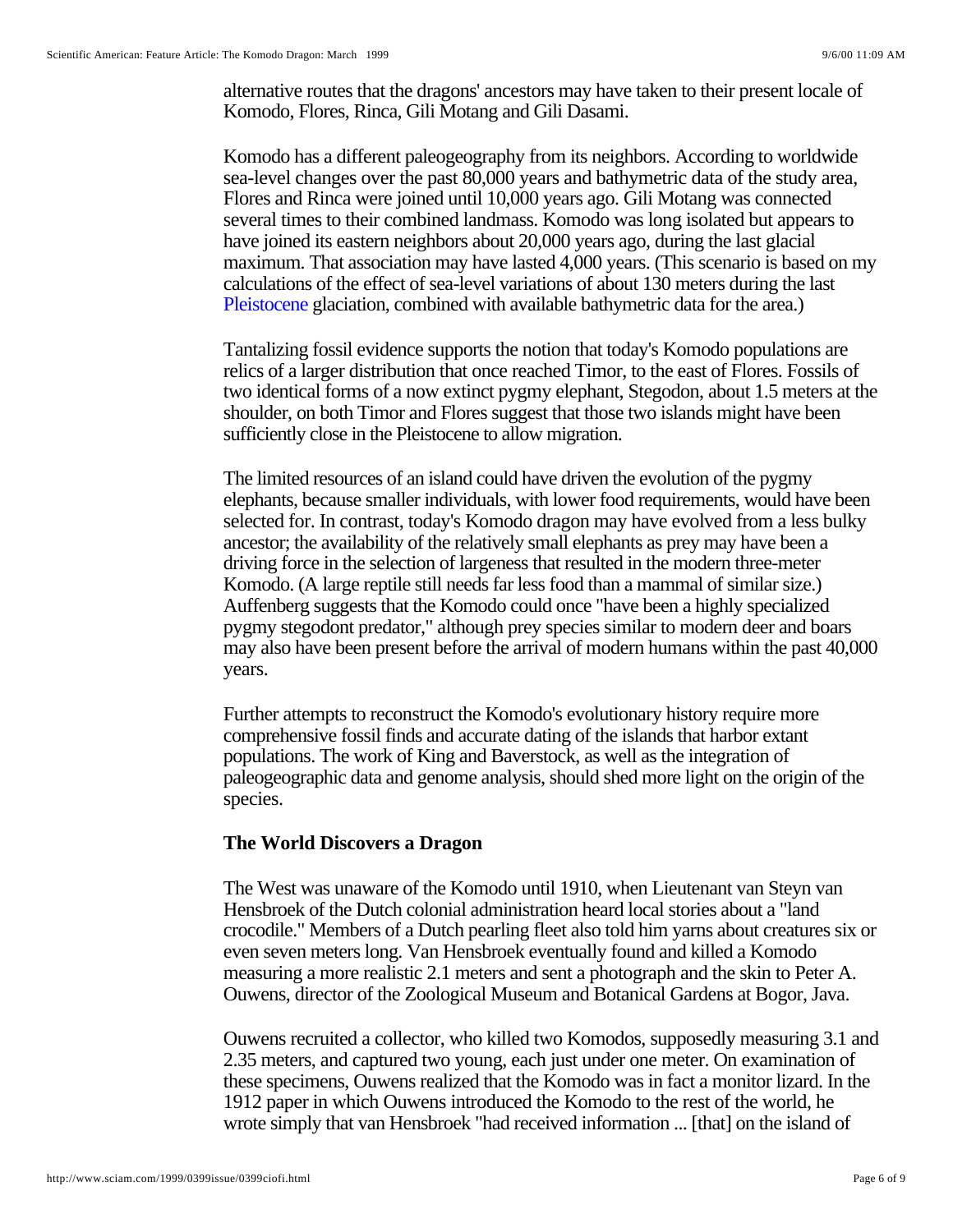Komodo occurred a Varanus species of an unusual size." Ouwens ended the paper by suggesting the creature be given the name V. komodoensis.

Understanding the Komodo to be rare and magnificent, local rulers and the Dutch colonial government instituted protection plans as early as 1915. After World War I, a Berlin Zoological Museum expedition roused worldwide interest in the animal. In 1926 W. Douglas Burden of the American Museum of Natural History undertook a wellequipped outing to Komodo, capturing 27 dragons and describing anatomical features based on examinations of some 70 individuals.

## **The Komodo's Future**

More than 15 expeditions followed Burden's, but it was Auffenberg who performed the most comprehensive field study, looking at everything from behavior and diet to demographics and the botanical features of their territory. Auffenberg determined that the Komodo is, in fact, rare. Recent estimates suggest that fewer than 3,500 dragons live within the boundaries of Komodo Island National Park, which consists of the islands of Komodo (1,700 individuals), Rinca (1,300), Gili Motang (100) and Padar (none since the late 1970s), and some 30 other islets. A census on Gili Dasami has never been done. About another 2,000 Komodos may live in regions of the island of Flores. The Komodo is now officially considered a "vulnerable" species, according to the World Conservation Union; it is also protected under the Convention on . International Trade in Endangered Species of Wild Fauna and Flora Komodo faced conservation of New York Conservation is survival of Policing the Conservation is survivalenges of Policing the Conservation of Policing the Conservation of Policing the Conservation of Policing the Conservati

The Komodo dragon has faced major challenges during the past 20 years that threaten its survival in part of the national park and on Flores. The disappearance of dragons on Padar probably stems from poaching of their primary prey, deer. Policing this rugged and sometimes inaccessible habitat is difficult; two days after I finished a census of the island in 1997, 10 deer were poached. Nevertheless, a trend toward less poaching overall on Padar has moved officials to discuss a reintroduction program.

Padar covers an area of only about 20 square kilometers and supports no more than 600 deer, in turn limiting the number of Komodos. Consequently, genetic diversity, as insurance against inbreeding, would be highly



Image: Steve Mirsky

KRAKEN, born at the National Zoo in Washington, D.C., on September 13, 1992, was the first Komodo hatched in captivity outside of Indonesia. She still lives there and is now 87 centimeters from her snout to the base of her tail and weighs 22 kilograms. Another 54 dragons eventually were hatched at the zoo, from eggs produced by Kraken's mother, a gift from Indonesia in 1988. Those dragons are now in zoos across the U.S. and in Japan, Germany, the Netherlands and Singapore.

desirable among a new, small Komodo population.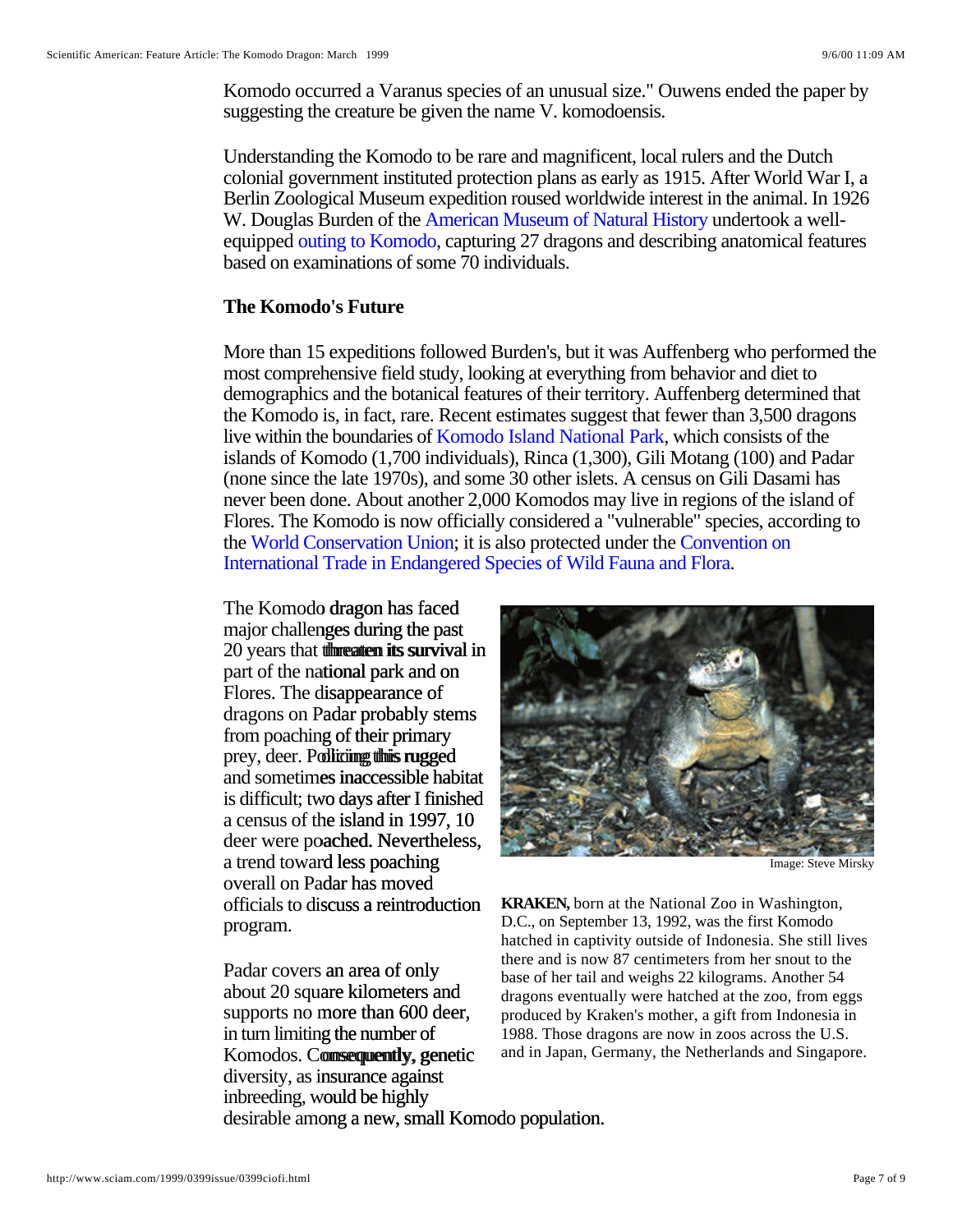To assist this plan, I started a genetic study of the remaining Komodo populations in 1994 to determine the degree of genetic similarity within and between the existing groups. I am currently analyzing DNA from blood samples of 117 dragons drawn in 1994 and 1997 [see sidebar]. The findings should eventually allow the authorities to choose the most appropriate source populations for restocking Padar, based on genetic diversity. Sex ratio and age structure will also be factors in the choice of individuals.

Komodos on Flores face the twin threats of prey depletion and habitat encroachment by humans. New settlers slash and burn the monsoon forest, and Komodo dragons are among the first species to disappear. In 1997 I set up a biotelemetric study to look at movement and home-range size of adult dragons in areas with differing degrees of human presence, both inside and outside the national park. A data collection covering a number of consecutive years can show conclusively whether human interference drives Komodos simply to migrate to different areas or to extinction.

I also initiated a long-term survey to obtain information on the distribution and level of threat to Komodo populations throughout Flores. The survey relies on traps set in localities chosen on the basis of habitat and on sighting reports by local people. Over the past 20 years, habitat loss has caused the species to vanish from an area stretching for 150 kilometers along Flores's northwest coast. Populations on the north and west coasts are also threatened by deforestation and indirectly through deer hunting.

The fortunes of the Komodo dragon are inexorably linked with those of numerous other species of fauna and flora, and measures to protect this giant lizard must take into account the entirety of its natural habitat. For example, although central Flores is inhospitable to dragons, the southern and eastern regions of the island may harbor scattered populations, still unknown to researchers, that could act as "umbrellas" to protect the ecosystem as a whole. The charismatic dragon already draws some 18,000 visitors a year to the area, and patches of forest containing Komodos could be the cornerstone of an economically viable protection plan for the entire habitat, based on ecotourism.

In addition, I hope to save the extant populations of Komodos by altering the current usage patterns of natural resources, in a transition to sustainable land use. Local officials have already expressed interest in such a plan. For example, slash-and-burn agriculture could be superseded by the cultivation of plant species that do not require clearing of the canopy to be economically useful. A technique as simple as instruction in the manufacture and laying of brick could save hardwood now harvested for house construction.

The fate of the world's few thousand Komodos, living out their lives in a tiny corner of the earth, is probably now in human hands. Policy decisions, as in so many wildlife conservation issues, will be as much aesthetic as scientific or economic. We can choose to create a homogeneous world of stultifying sameness. Or we can choose to maintain a remnant of the mystery that provoked medieval cartographers to mark the unexplored territories of their maps with the exhilarating warning, "Here there be dragons."

#### **Further Reading:**